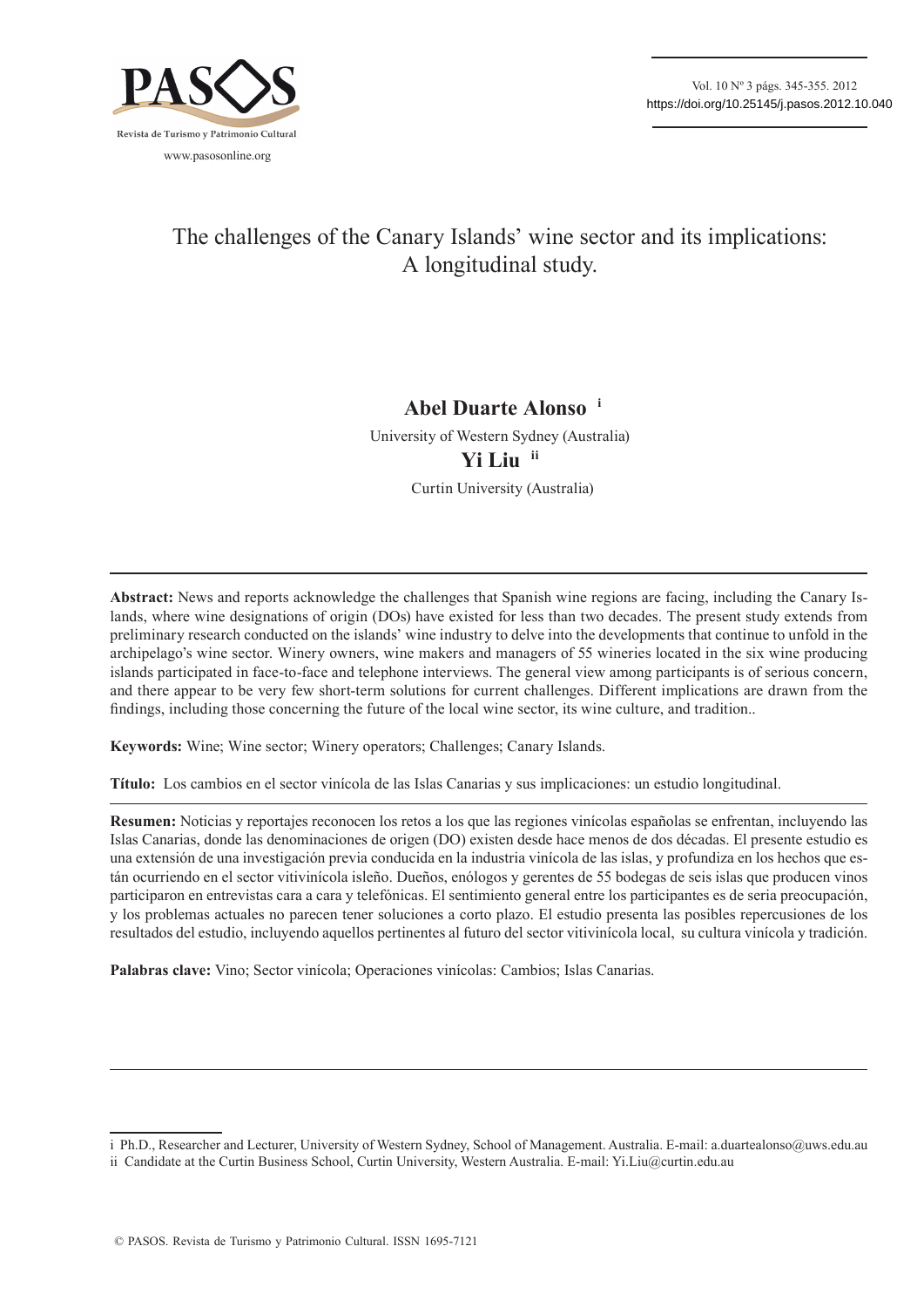# **Introduction**

Despite the almost unique characteristics of the Canary Islands' wine sector, its very long history and the archipelago's current strategic positioning as a tourist destination, including its potential for marketing wines and wine tourism to the millions of visitors, only recently have academics started to gain interest in the local wine industry and associated themes. While this academic interest has been translated into exploratory investigations, only few studies attempt to follow the evolution and development of the local wine sector using a longitudinal approach. This approach is especially important given the fact that designations of origin (DOs) have been established for less than two decades in the archipelago and the numerous difficulties that the sector is experiencing, with potential implications for the islands' wine culture and tradition.

The present study seeks to build on these previous research efforts to shed light on the ongoing issues affecting the local wine sector. In this context, and several years after the first studies, the perceptions of the local winery owners, managers, and wine makers are gathered to address the following overarching research questions (RQs):

- RQ1: In general, what are the major challenges that
	- a) The local wine sector, and
	- b) Individual wineries face?
- RQ3: What are the implications of these challenges for:
	- a) The local wine sector?
	- b) The local tourism?
	- c) The preservation of the islands' landscape, or that
	- of its wine culture?

Given the different crises the local wine sector has experienced since 2007, when the first studies were conducted, but particularly since the global economic downturn in 2008, answers to this question could identify new developments or recurring issues taking place in the last few years. Information from the perspective of those 'wine stakeholders' directly involved in wine production (winery owners, managers, wine makers) could provide useful insights in regards to:

The implications of those challenges,

The ways wineries are coping with these issues, and The opportunities that might exist despite the current challenges.

Overall, this information could also be very valuable to the wine sector in other regions and countries, as well as other rural sectors that may be facing similar challenges.

# **Literature Review**

The constant dilemma of marketing the wine product For thousands of years, the wine product has been an important, even a key component around dining tables, in special occasions, or even in rituals. Today, the significance, the role, or even the consumption of wine are encountering growing challenges. Some examples of these challenges include the fierce competition of other beverages, changes in consumer tastes and choices, and the massive marketing movement, whereby financial investments are made to raise the appeal and capture consumers' attention about foods and many other products. Wine's role has also been undermined within the wine sector, as thousands of brands, some of which are from the same winery, are competing for space in the shelves of liquor stores, supermarkets and other outlets/businesses.

To counter this situation, several elements, such as brand personality (Boudreaux & Palmer, 2007), emotion marketing, product quality, customer service and fair pricing (Novak et al., 2006), have been considered as useful tools to facilitate wine purchases. Jenster and Jenster (1993, in Felzensztein et al., 2004) identified personal familiarity as the most important criterion for buying wines; they also noticed that curiosity was a factor among some consumer groups. Such curiosity and interest in consuming different wines may also suggest opportunities for wineries, in particular for those located in regions accessible to tourists/visitors. In this context, in the last few decades, the concept of wine tourism (Getz & Brown, 2006; Hall et al., 2000) is presented and discussed as an additional leisure activity (demand side), and as a marketing vehicle facilitating wine sales (supply side), thus, creating long-term winery-consumer relationships, potentially leading to additional sales and consumption.

An existing body of research investigates marketing strategies for wineries to achieve sales, consumer loyalty, and long-term sustainability. However, despite this knowledge, and while arguably today there are fewer barriers to exports wines (Hussain et al., 2008), many wineries are still struggling to sell their product. The current economic downturn, wineries' weak marketing strategies (e.g., lack of consumer knowledge), or consumers' preferences in light of overproduction or wine glut occurring in some regions (Adams, 2010) may all affect consumer choices to purchase certain wines.

Recent information from the International Organisation of Vine and Wine (OIV, 2010) indicates that wine consumption has decreased in seven of the 12 leading wine consuming nations. Ironically, such phenomenon, and even a decrease in wine production, is noticed in Italy, France, and Spain, three of the world's top producers and consumers (OIV, 2010). This situation may force hospitality and other businesses in these countries to adapt to changing consumer demands, that is: offering other beverages at the expense of the wine product, potentially aggravating the problems in the wine sector. At the same time, a decrease in wine production may mean the further 'natural selection' of many wineries, and a much more competitive environment, where increasingly wine quality and value-for-money partly- or entirely- dictate some consumers' preferences.

As is the case of other rural sectors, the wine sector is composed of mainly small and medium wineries and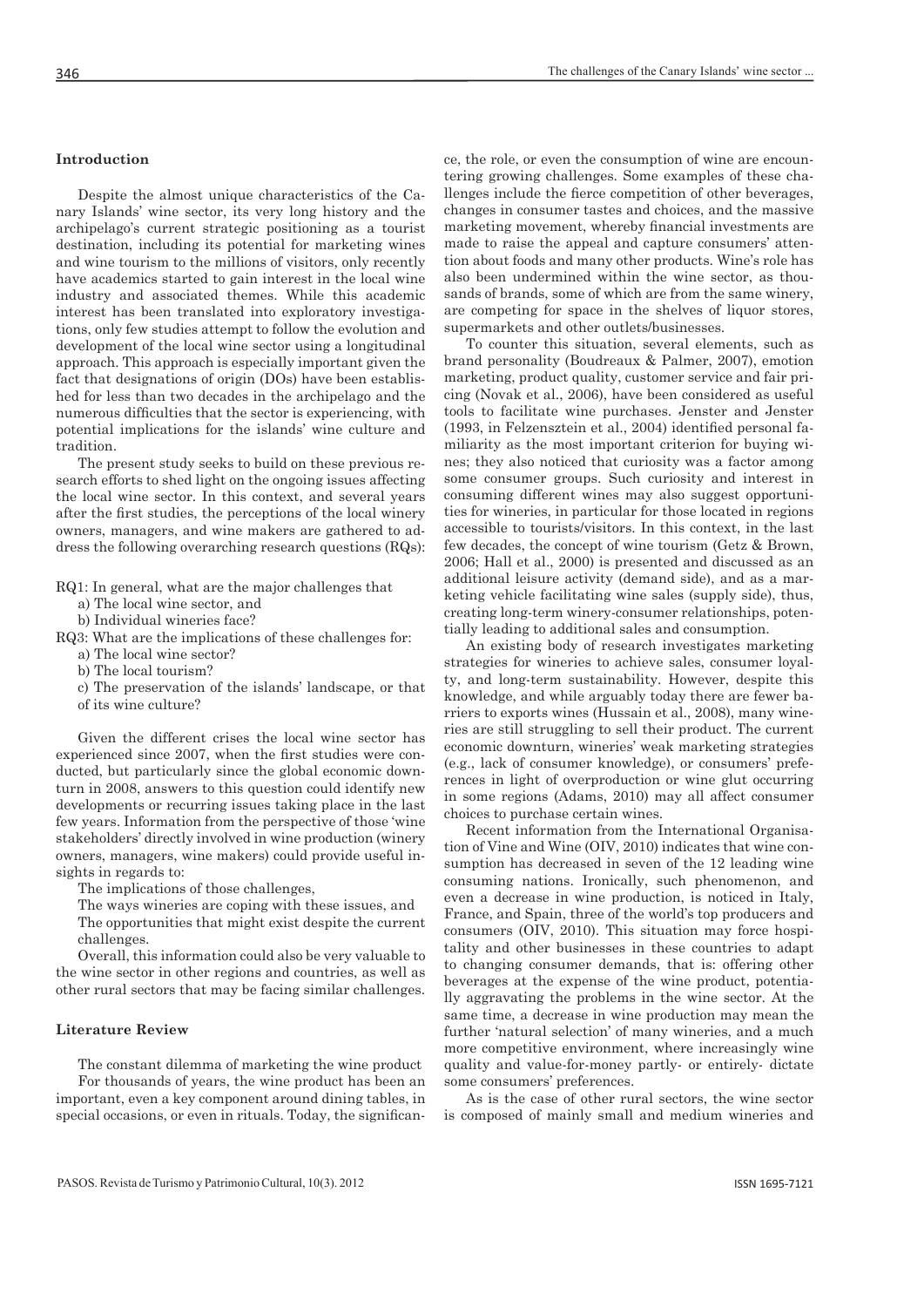vineyards owned and operated by only a handful of people. Many of these small businesses lack the resources to invest in promotional and other strategies to reach certain consumer segments, and 'convert' the end consumer. Therefore, as Chaney (2002) indicates, support is critical where the local wine sector is composed of a large number of small wineries. Chaney (2002) also explains that small wineries often act "...without a generic voice", and "... are reliant on members of the distribution chain passing on relevant information" (p. 35). Thus, generic campaigns can be a very important tool to promote many small wine producers and their brands "under a recognisable umbrella" (Chaney, 2002, p. 35). This strategy may greatly depend upon a concerted effort and agreement among wineries and local associations. However, given the many thousands of wine labels in many countries, including traditional wine producers such as Italy, France or Spain, consolidating wine labels under such umbrella may be a very challenging task.

# *The case of the Canary Island's wine sector*

As other archipelagos in other regions, the Canary Islands have for a long time benefitted from its mild weather and relatively low-budget tourist packages geared towards the large tourist market of continental Europe and the British Isles. Accordingly, the image of this archipelago has often been associated to that of a destination of budget and group holidays. Today, with the addition of hundreds of new tourist destinations worldwide, including additional mass-tourism holiday resorts, the once almost undisputed supremacy of the archipelago as a certain choice for millions of European visitors has, if only in part, been challenged. With a weakening tourism sector (El Día, 2009a) as a result of recent global crises, the vulnerability of the Canary archipelago has been exposed in different fronts. The collapse of the construction sector (Bore, 2008) has further dented the prospects of the local workforce that in thousands of cases is dependent on tourism and other service orientated sectors, including jobs in the local hospitality and transportation sectors.

According to news reports (El Día, 2009b), some 20,000 businesses in the archipelago, and 300,000 in all of Spain ceased their operations following the latest economic crisis of 2008. The Canary Islands' geographic isolation and lack of sufficiently large alternative industries have aggravated existing problems, leading to a much more evident deterioration of the job market. Recent reports (Noticias Gran Canaria, 2010) suggest that almost three out of ten individuals from the active population (26.9%) are without work. Problems have also affected many of the archipelago's rural sectors (agriculture) and sub-sectors, including that of wine grape growing. The effects of the current crisis has, for instance, aggravated problems (lower sales, lower consumption) that the wine sector was trying to recover from (see, for example, Scherrer et al., 2009), including devastating heat waves (El Día, 2007) and, more recently, fires in some of the islands' regions (El Día, 2009c) .

Amidst all the current problems, there are however reasons suggesting opportunities for many grape growers and winery operators. In fact, the local wine sector has come a long way from simply focusing on growing grapes to make wines for household consumption to being acknowledged internationally (Feo, 2007). In this more traditional process, low-quality, bulk wine was produced to supply local restaurants and bars, including the 'guachinches,' traditionally known as casual (not licensed) bars or eateries, often set up in households (Jolonch, 2007). This 'informal' way of household wine production and consumption continues today in many rural environments of Tenerife Island. The establishment of designations of origin (DOs), the first of which was in the 1990s (Tacoronte-Acentejo, 2010), has also allowed Canary Islands' wine regions, as well as other Spanish wine regions to create new wine labels and therefore a geographical wine identity (Martínez-Carrasco et al., 2005). The establishment of DOs also means rigorous quality, hygiene and safety regulations, or a requirement to grow local grape varietals, clearly contributing to the professionalization of the sector and to its potential future competitiveness. Today, there are ten DOs in six of the seven islands (Pérez-Magariño et al., 2004) that produce wines commercially.

The Canary Islands' wine sector is very unique in several ways, including importance in the form of a long history of wine culture and tradition among members of the local population. For example, arguably because of its ultra-peripheral location, that is, geographically distant from continental Europe, the archipelago was spared from phylloxera, a pest that devastated much of Europe's vines in the 1860s (Bisson et al., 2002; Granett et al., 1991). Escaping or avoiding this unfortunate event has proven crucial for the preservation of grape varietals introduced many centuries ago that today form the bulk of the local wine production of the different islands. Varietals that may be totally unfamiliar to international sophisticated wine connoisseurs such as baboso negro, forastera, Listán blanco, Listán negro, marmajuelo, and negramoll (Tacoronte-Acentejo, 2010; Moreno et al., 2007; López et al., 2003) are either only commercially produced in the Canary Islands, or their production elsewhere is marginal because of their limited commercial viability (Moreno et al., 2007).

While production of Canary wines is very small in comparison to other Spanish wine regions such as Rioja or La Mancha, the special characteristics of wines of this region could nevertheless be targeted and marketed to segments of its large 'audience' of yearly visitors (Alonso et al., 2008; Scherrer et al., 2009). Despite the fact that most tourists may travel to the islands on a low budget, several consumer segments interested in wine consumption may be identified within the approximately nine million yearly visitors (Canary Institute of Statistics, 2009). Furthermore, to a great extent, prices of many of the local wines are affordable, that is, ranging between five and ten Euro  $(\epsilon)$ per standard bottle at local stores and wineries. The case of the Canary Islands, a territory with a tourism industry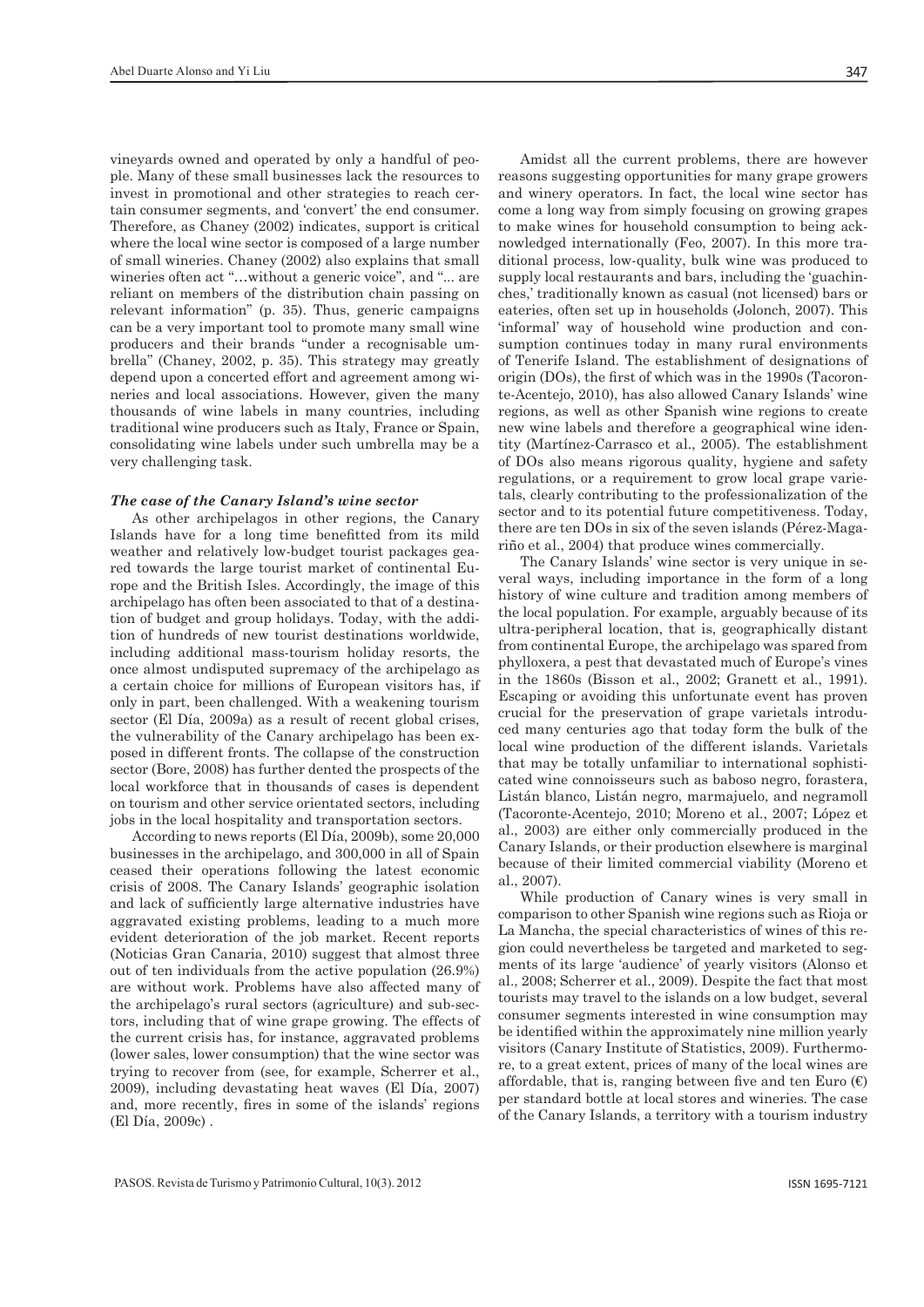established several decades ago, and an ancient wine industry and tradition, has increasingly drawn the interest among academics investigating different aspects of local tourism and its culture and traditions, including that of its unique wine sector. For example, Alonso et al. (2008a, 2008b), Scherrer et al. (2009) and Sheridan et al. (2009) conducted exploratory studies in 2007 seeking to address those areas, as well as the difficulties local wineries face in light of contemporary issues such as the islands' insularity, or the competition within the global wine sector, resulting in cheap wine imports.

The present study builds upon and follows up on this previous exploratory research, by delving into the challenges that many small and medium sized wineries are facing due to the current crises, the implications of these challenges, and the potential opportunities that might exist despite the ongoing issues.

# **Methodology**

While the main theme of the present study focused on the major challenges winery operators currently face, other areas, including those concerning the environment (climate change), or winery operators' (owners/managers) business philosophy were also studied. An initial contact with several of the Canary Islands' DOs suggested that the approximate number of wineries that have adhered to those DOs nears 200. Using the websites of all ten DOs currently established, in May of 2009 the contact details of 188 wineries were identified. Letters and emails were sent to these operations, briefly summarizing the objectives of the study and asking winery operators to participate via face-to-face, or telephone interviews in the case they could not be reached in person.

Several decisions were then made regarding a) the methodological approach to be used for the data collection, and b) the starting point for the data collection process. First, in line with previous studies conducted on the Canary Island wine sector (e.g., Alonso et al., 2008; Scherrer et el., 2009; Sheridan et al., 2009), it was decided to use face-to-face and, if necessary, telephone interviews to gather data. In addition, given the very scattered nature of several of the archipelago's DOs, it was believed that sending paper questionnaires or gathering responses via online questionnaires may not elicit the number of responses expected.

Instead, because of the large number of wineries (over 120) on Tenerife Island and the existence of five of the archipelago's DOs within its confines, focusing on this island first was believed to allow for maximizing responses without the need to invest more resources (time and/or budget) to travel to all six islands that currently are home to at least one DO. Because of the convenience of easy accessibility to the neighbouring Gomera (13 wineries) and La Palma (18 wineries) it was also decided to approach winery operators face-to-face to gather data in these islands. At the same time, operators from the around 40 existing wineries in the other three islands (Gran Canaria, Hierro and Lanzarote) were to be interviewed by telephone.

In June of 2009, follow up contact was first established with wineries on Tenerife, Gomera, and La Palma. This contact allowed for a) confirming whether operators had received the preliminary information about the study, and b) inviting operators to take part in the study. All the contacting efforts allowed for the acceptance or agreement from 55 winery operators; 44 of these were interviewed face-to-face, ten over the telephone and one respondent who could not be reached participated by email. On average, face-to-face interviews lasted 45 minutes and telephone interviews lasted 15 minutes. All these interviews were recorded and saved as electronic audio files, then transcribed verbatim and translated from Spanish into English. To analyse the data, content analysis was used. Data management software packages (e.g., NVivo 2.0) were considered; however, Microsoft Word (MW) was used in the process of separating and saving the different threads and themes that were identified in respondents' answers and comments. Finally, respondents' answers were labelled using letters and numbers, for instance, Respondent 1 was referred as 'R1,' Respondent 2 as 'R2' and so forth.

## **Results**

An area that became obvious in respondents' comments relates to the impacts of the economic crisis on the archipelago, including the dramatic increase of unemployment in local businesses and institutions. As a result, this serious issue was having several repercussions in the local population (e.g., less disposable income), and in turn was affecting wineries' efforts to sell their product. Additionally, in the case of several wine grape cooperatives, with hundreds of very small grape growers supplying grapes for a unified wine label, the deteriorating economic climate was preventing growers from cashing in for their hard-earned grape supply:

*R1: "We are a cooperative of grape growers and we have been trying to deal with a number of problems we have inherited. For instance, we have accumulated a large debt... when we started managing this winery, we found out that grape growers had gone unpaid for several harvests [i.e. for several years]."* 

*R2: "For the last two years the cooperative's grape growers have not received payment for their crops. The benefits have dramatically decreased and there are consequences for the growers who then are not able to receive any money within the year after they harvested [their grapes]..."*

*R3: "We took over an entity [council winery] that was heavily indebted, where grape growers had not recei-*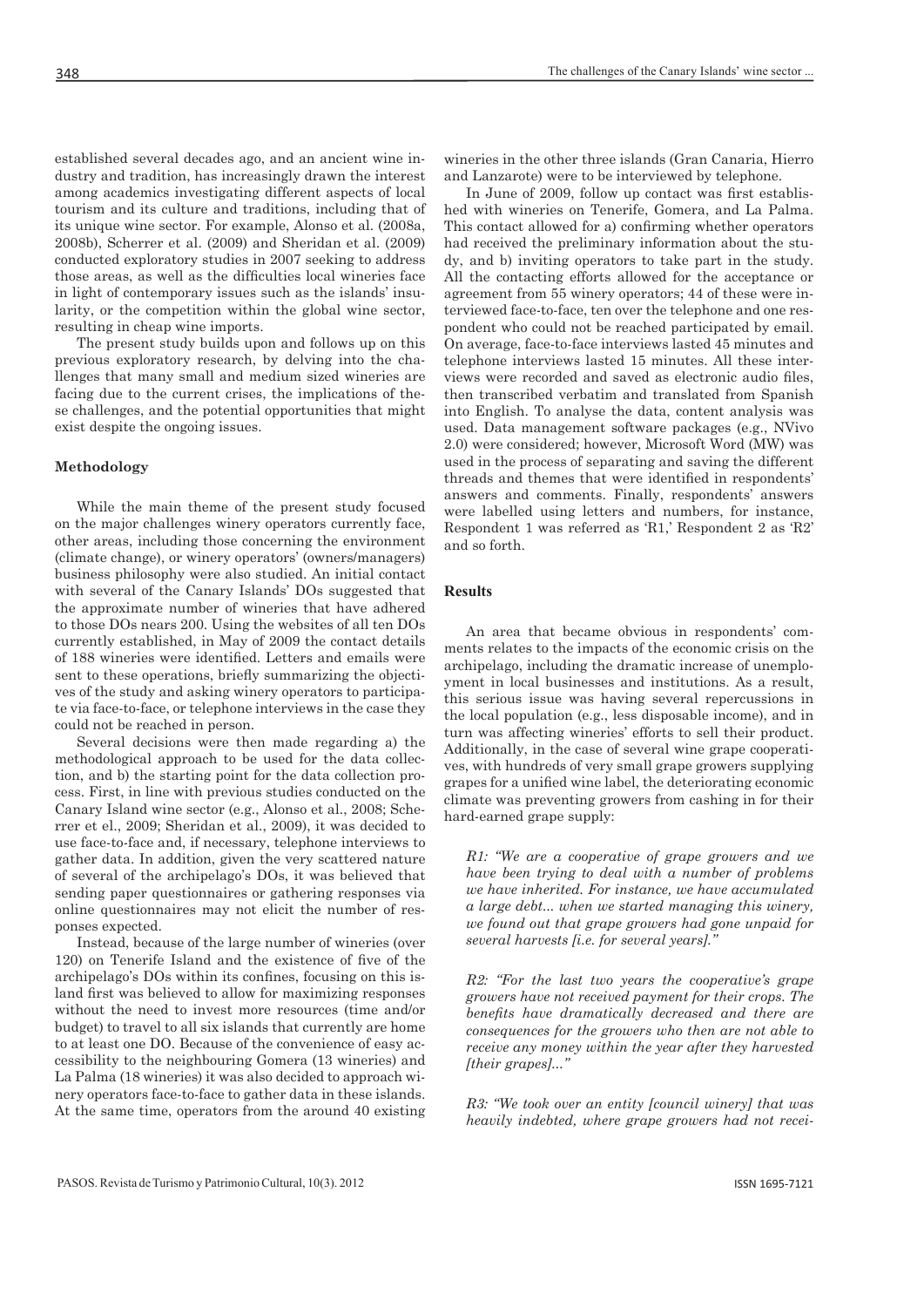*ved any money for their crops for years, and with a weak structure for marketing and promoting its wines. We are here to reverse the tide and make the best of this winery. We certainly have the pedigree to do so."*

While the current economic downturn was indeed one major concern, in their comments respondents mentioned environmental and other problems that were equally affecting their business. The comments also illustrated the fundamental goal for some operators: essentially, weathering the current difficult economic situation their winery businesses were facing:

R4: **"***Our challenge this year is to survive. Right now there is a very fragile balance, and any negative situation could tip that balance towards the 'unsustainable.' For example, if we had a heat wave like the one two years ago that destroyed 50% of our harvest we would be in a very dire situation."* 

*R5: "Our main challenge is to stay afloat: keep the market, be able to sell, survive in this competitive environment."* 

*R6: "The current economic crisis is probably the main challenge. We depended too much on the construction sector and now with its collapse there has been a domino effect on banks, loans, etc. Banks are worried because they lack liquidity, and are concerned with recuperating money they lent. And here in the Canaries we do not have large industries or valuable raw materials to cope with these crises..."*

In speaking of the impacts of the seriously affected local construction industry, one operator (R7) for instance identified the implications that this event was having for the wine sector, especially because local bars are part of "... a sector related to the construction sector, as many workers have breakfast at bars and may consume wines. Many bars have felt the pinch of the collapse of the construction sector. Before you could see so many bars filled with construction workers and much of the wine now remains unsold. Now bars need to find other segments to consume their wines; it is a challenge to 'convert' new segments of the population." Consequently, the execution of marketing efforts could be critical for wineries' survival. However, as previous studies have identified (e.g., Scherrer et al., 2009; Sheridan et al., 2009), the difficulties of marketing their wines also became obvious for many respondents in the present study:

*R8: "Right now it [the challenge] is the economic crisis and wine sales... seeing it here at our winery and at other local wineries that feature award-winning wines, of high quality... we are not selling our wines. People do not have money and there is no predisposition to spend money..."*

*R9: "Right now selling one's wines is a challenge; it is difficult to sell your wines. Also, the weather is not helping; this year I will not be harvesting 50% of what I was expecting."*

*R10: "The first challenge is the commercialisation of wines, to continue penetrating the market, trying to consolidate our brand, but in all fairness having owned the winery for less than seven years I do not believe we should be talking about a 'brand' unless we are [the winery is] at least ten years of age."*

*R11: "The main challenge is to increase our marketing efforts; we want to solidify our presence in segments that we have not fully penetrated yet, and we want to have clients outside the archipelago, exporting wines overseas."*

This last comment demonstrates an intention to aim outside the archipelago's boundaries, beyond the local consumer market. This strategy would not be new for the islands. Indeed, there is a very long and well-documented history illustrating the archipelago's background as a wine-exporting region. Already in 1660, vineyards were already part of the Canary Islands' rural landscape, growing alongside other produce such as sugar cane (García Fernández, 1999). In particular, the Malvasía wines became a much-sought product, and in the following three centuries, the Canary archipelago became a wine exporter (García Fernández, 1999). The strategic geographic location of the islands was an additional important factor boosting its wine export capabilities, as the archipelago was an almost mandatory stop for commercial ships, adventurers, and even pirates. These groups then became acquainted with Malvasía wines and spread the word about Malvasía's prestige and fame (García Fernández, 1999). Not surprisingly, for a long time, wine became the main source of wealth for the islands (García Fernández, 1999), clearly demonstrating the very strong links between wine, the archipelago, its history, culture, and economy.

Several centuries later and in different ways, tourism has brought the islands back onto the international stage. However, wine's presence, and that of local vineyards cannot be ignored, as they are a significant element in much of the Canary Islands' landscape. Since the inception of DOs, many local wines have won awards at insular, national, and international level (García Fernández, 1999). Hence, albeit not as splendorous as several centuries ago, there is much potential for the local wine sector to make gains in present times, particularly given the long tradition and previous key role of the archipelago as a wine exporter, and its current popularity and important role as one of Europe's main tourist destinations.

According to Martín de la Rosa (2003), culture and tourism are not mutually exclusive; instead, they are "realities that converge in the day-to-day activities of numerous actors" (p. 156, translated from Spanish). Martín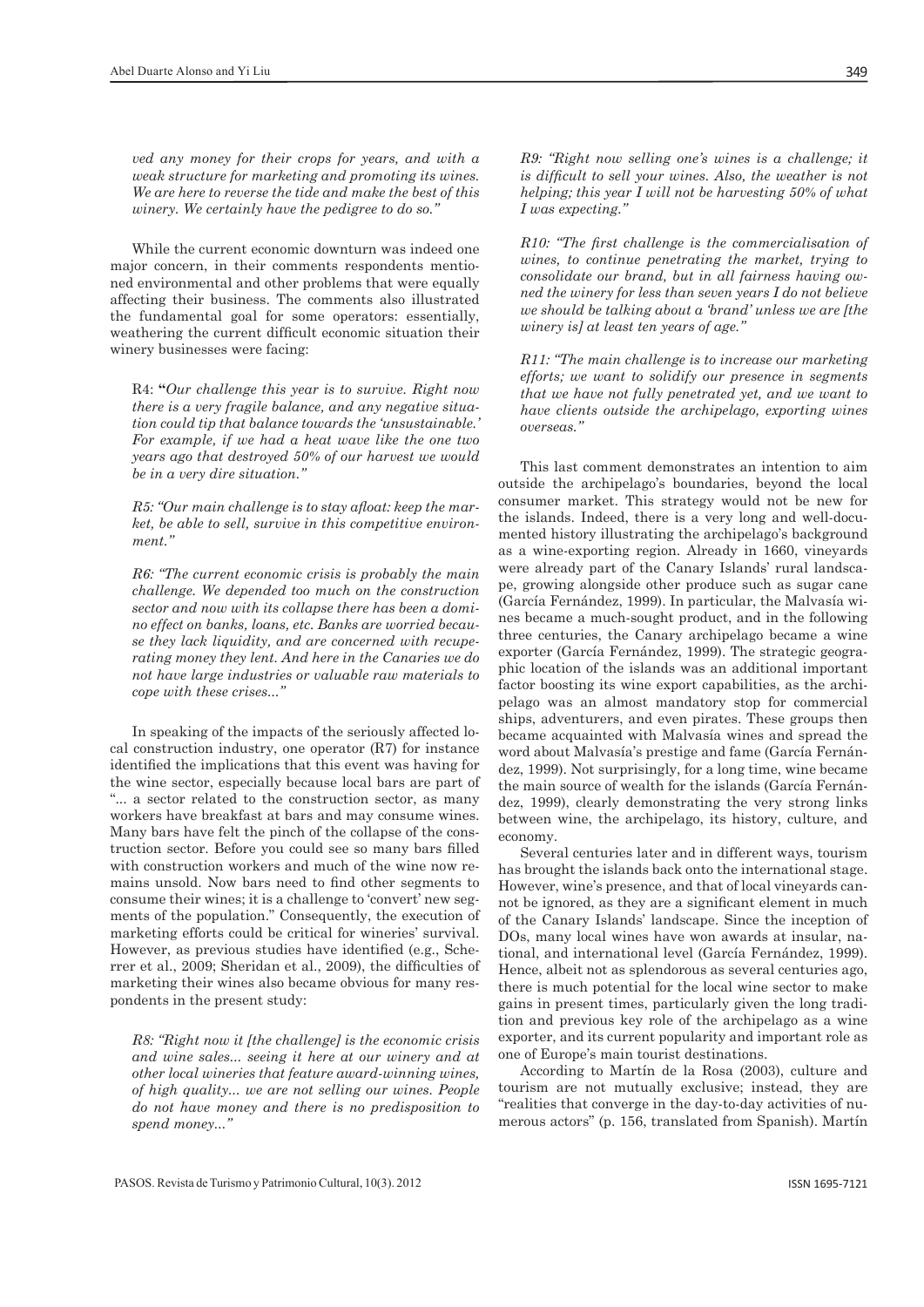de la Rosa (2003) reflects on the growing importance that learning about other cultures has among some segments of travellers. As a result, some local entities (tourism and government agencies) are promoting the importance of maintaining alive the 'authentic character' of some cultures, including through patrimony, fairs, rituals, gastronomy, handcrafts, or by maintaining traditions (Martín de la Rosa (2003). In the Canary Islands, these aspects are not only featured in many local celebrations and festivities, but also practiced by local groups eager to maintain different local traditions.

Alonso et al. (2009) addressed this aspect of the islands' cultural patrimony and authenticity when they investigated the different hardships experienced by local artisans, food confectioners, and even winery operators in light of contemporary changes. Overall, an argument could be made with regards the potential that the islands' wine culture and tourism provide to form a natural symbiosis that might lead to beneficial outcomes for many of the islands' wineries and other businesses. In turn, these elements are directly related to the islands' local traditions.

In discussing the significance of the 'Silbo Gomero' (La Gomera whistling language), a peculiar ancient practice of some of La Gomera Island's inhabitants, Plasencia Martín (2007) refers to 'tradition' as a set of elements known and practiced through the imitation of customs, models, values and behaviours, and passed on from one generation to the next (p. 32, translated from Spanish). However, Plasencia Martín (2007) explains that 'true tradition' is not only limited to these processes. Indeed, tradition also implies the act in which a community learns about itself and becomes self-conscious of the 'real' continuity of its history and vocation (Plasencia Martín, 2007, p. 32, translated from Spanish). In the context of the islands' wine sector, its culture and tradition, an overall heightened self-consciousness of wine's value, significance, and even commercial potential among members of the local wine sector could also trigger strategies and actions. Such increased self-consciousness could be especially positive in enhancing the currently weak links between the wine product and the islands' burgeoning tourism industry.

#### **Changing consumer trends**

Other challenges that respondents mentioned were partly aligned with the few studies conducted in the Canary Islands, especially regarding the decrease in wine consumption among local consumers. Alonso et al. (2008a) for instance identified that several winery operators attributed decreases in sales to anti drink-drive laws that had discouraged winery visitors or restaurant/bar patrons from travelling and consuming wines at cellar doors and local restaurants, respectively. In contrast, in this study only two respondents made direct reference of this issue, while others did not directly refer to the severity of anti drink-drive legislation, but instead to demographic and preferential changes in the beverages of choice among local consumers:

*R12: "Wine consumption is going down and I think it has a lot to do with costs. For example, people can drink several beers for the same price they would pay for a bottle of wine, and they would be consuming less alcohol. I believe restaurants and beer companies are now making more sales than before at the expense of wine. People perceive the price of wine as higher."*

*R13: "Our main challenge is that the local wine consumption does not decrease any further. The main enemy of our wines is imported wine... We have had some cultural changes that have affected consumption patterns; whereas people in rural areas used to drink wine at the table and eat altogether as a family. Now household members eat on their own and whatever they find to eat and the tradition of wine consumption, apart from the parents or grandparents does not appear to be common among the younger generations. Also, buying wines at restaurants, in view of the mean income on this island, can be very expensive for the average citizen..."*

For a different respondent it was more a generational change that was having a serious impact on wine sales and consumption (R14): *"If we had a crisis I would not see so many bars full of people drinking beer because a crisis would be similar for those who drink beer or wine. Thus, I do not believe that the [wine] sector's problems are due to a crisis; it is consumers' mentality that has changed. Something should be done for consumers to return to drinking wine... people are buying beer; hence there is a change in people's [consumers'] mentality."* Together, these problems may threaten the continuation of a wine culture and tradition of wine making; as one responded noted: R15: *"Wine consumption on this island has dropped dramatically. Therefore, there is little motivation to continue planting, growing, and achieving a good wine production when in the end you cannot sell the wines you produce."*

#### **The quality of the wine product**

In order to gain back consumers, several comments were in agreement that producing quality wines was the way to go; this in itself was a key issue, as one participant (R2) indicated: "*One fundamental challenge is to continue producing quality wines in the future".* In fact, as the following comments demonstrate, the challenge of achieving high quality in the local wines was the second major theme that emerged among participants:

*R11: "...we need to continue improving our vineyards; progressively, we are working less at the winery and much more at the vineyards. We need to optimise our work at the vineyards in order to produce better gra-*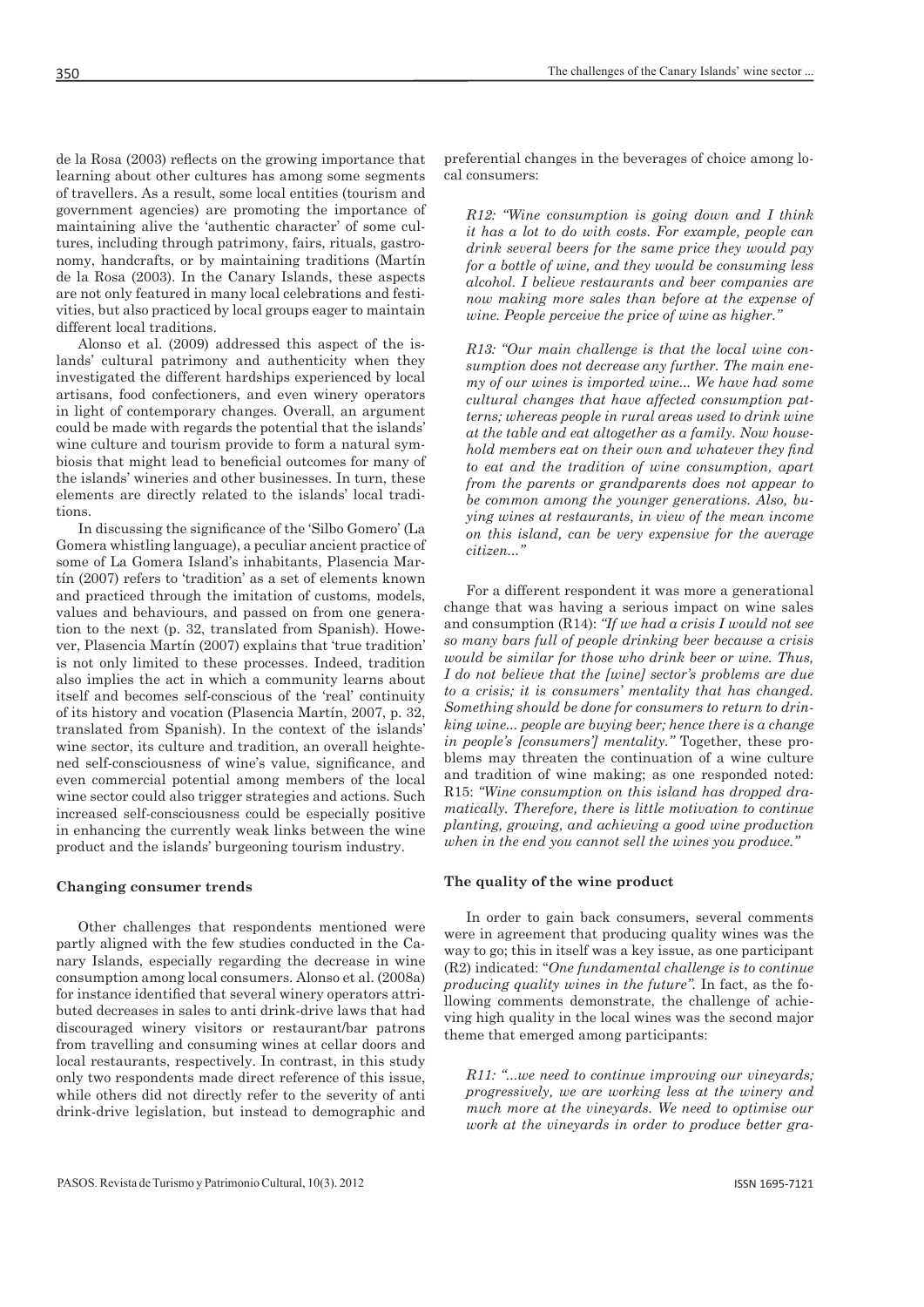*pes."*

*R16: "Our main challenge is to continue maintaining the quality of our wines or even improve it. We recently planted new vines and we want to obtain less quantity at the cost of more quality, and of course: we want to continue maintaining our wine sales, and continue paying our grape suppliers on time year in year out."*

*R17: "Definitely, [our challenge is to] continue improving the quality of our wines; continue working towards this goal because there is always room for improvement…"*

*R18: "We have been working on the quality of our wines; we are introducing new pruning techniques, producing less volume, but focusing on the quality of the grapes. We also invest in barrels and we do not think of a strategy of one, two or three years; you cannot work within these parameters, you need more time to produce consistent quality."* 

To some extent, passion a reason for the execution of these efforts (R18): "*We want to sell Canary wines varieties, with personality...",* as was pride and interest in preserving the local wine culture (R17): *"We are also introducing red varietals that are almost extinct such as baboso negro".* For one respondent (R18), these efforts were leading to important achievements (R18): *"Our wines are now starting to increase the interest among wine importers: Canada, United States, and even Switzerland."* Thus, provided the quality of the product is maintained and/or improved, arguably the niche market that in many respects Canary wines represents could be a tool facilitating wines' effective marketing. However, in order for marketing efforts to become more successful, the role of winery operators has to extend from merely growing and producing quality wines to that of directly marketing the product.

This new role of not only growing grapes, or producing quality wines, but also of conducting effective and efficient marketing, promotion, and sale strategies is not without its additional challenges. These challenges are faced by small winery operators that lack the needed funds, resources, and support. For instance, one respondent (R19) perceived major challenges in the improvement of "*...the marketing side: exports, food channels (e.g., retailers) and wine tourism",* while another (R20) acknowledged that *"the winery operator is not a sales person."* Overall, the approach of being multi-tasked or having multiple roles is not new in the wine sector. One of the researcher's observations in some of the Canary Islands' wineries, as well as in wineries in other nations demonstrate that multitasking is being embraced among many winery owners/ managers, particularly those of small/family wineries. Arguably, such philosophy may be considered in light of small wineries' lacking financial and other resources.

# *Untapped potential of islands' wine tourism*

A previous study (Alonso et al., 2008b) identifies winery operators' concern about the quality of the tourism sector in the Canary Islands; in other words: that budget travellers who visit the islands with almost all stay expenses (accommodation, food, transfers) already pre-paid represent the bulk of visitors. The perception among some respondents, and arguably that of many local business operators, is that, having chosen an all-inclusive holiday package, these tourists may not be prepared, or are unable, to make additional expenses. These expenses may occur when 'venturing' to experience local food, wine, or different forms of paid entertainment (fairs, music festivals, theme parks). However, Alonso et al. (2008b) also noticed many winery operators' acknowledgment that local wines are not sufficiently promoted, and consequently little knowledge exists among outside visitors. Thus, whether millions of visitors travel to the islands on a pre-paid low budget holiday package or not, many might still be drawn to consumption of local foods, beverages, culture, and entertainment.

In the present study, several comments referred to the potential for combining the wine and tourism sectors; as one Tenerife respondent pointed out (R21): *"We receive some five million tourists; we have experienced a decrease in tourism and even a decrease in prices. The drop in tourism has also affected the local wine industry. If only a fraction of that tourism was interested in trying a bottle of wine and took one bottle home with them the 'wine problem' would be solved."* Overall, only two respondents fully refer to the limited involvement of wineries with wine tourism as a current challenge faced by the local wine sector:

R22: *"We are counting on wine tourism taking off in our winery, and thus be able to host tours and so throughout the day. However, right now our volume of business is much lower than our capacity; we are just operating at 20%."*

R23: *"We are looking forward to developing our winery, and becoming more involved with wine tourism ... we are also facing financial challenges, and have been investing all our money back into the winery [business]. However, I am optimistic and I believe money is just like energy in the sense that it does not necessarily go wasted, but that it transforms itself."*

According to figures from the Canary Institute of Statistics (2009), of the almost one million occupied vacancies in different Canary Island sectors, some 290,000 or 30.5% of the total number of jobs are directly related to tourism. In addition, thousands of jobs in service and related-sectors are also dependent from tourism, further demonstrating tourism's significant value for the islands' economy, as well as its role in providing part-time and full-time employment. Despite this obvious dependency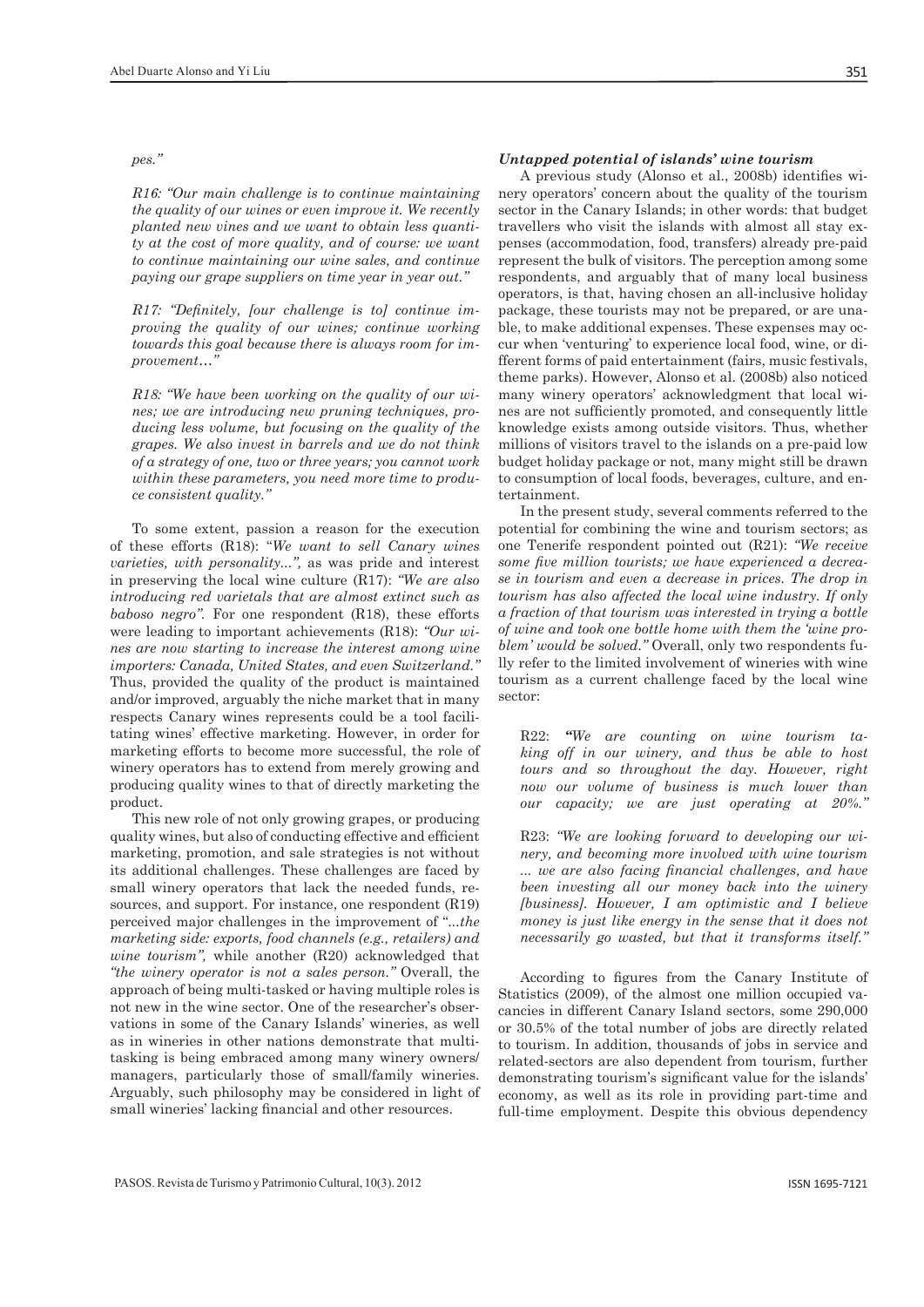on tourism, most respondents do not seem to be aware of the associations between local sectors, including the wine sector and tourism. At the same time, there seems to be a lack of vision concerning the potential of using tourism as a tool to market wines, for instance, as researchers have noticed in other wine regions (Brunori & Rossi, 2000; Hall et al., 2000).

All the current issues faced by respondents may have a direct impact on the future generations of grape growers and wine producers (R23): *"Another challenge is the problem of the generational renewal... there are few young grape growers. This year we wanted to buy more grapes but the situation is difficult... I do not know if we would be able to find them".* The lack of generational renewal could become as serious a problem, or even more serious, than that of wine marketing, or that of achieving consistently high quality in the local wines. The exploratory studies conducted recently (Alonso et al., 2009; Sheridan et al., 2009) already identify the generational renewal problem for Canary Islands' vineyards. The following comment also suggests that this problem may be aggravating rapidly:

R24: *"In my case, I see that because we are a small family operation that my winery will eventually disappear. Hence, right now I am looking for ways to sell the winery, or have someone lease it. However, no one seems to be willing to take it over; people want to have an easy life."*

R25: *"...the generational renewal is the main challenge; in my case, I have stepped forward and faced the challenge, but for the majority of grape growers this will not happen. I observe what others are doing, and [I can] see that entire vineyards are being abandoned, and the vines left to die."*

Observations conducted in the Canary Islands and in other regions confirm that thousands of individuals have small properties planted with vineyards as a weekend hobby or to make their own wine. However, for those interested in an economic return, particularly for wineries, the importance of economic returns appears to be a central aspect that is closely related to the generational renewal of the sector (R23): *"The real challenge is that this operation becomes functional, and if my children one day want to continue the winery with someone else, I would like that the economic impact be beneficial on them, and on that 'someone else'."*

# **Conclusions, Implications and Future Research**

The global wine industry- as other rural sectors- is facing many challenges related to competition, recent global economic downturns, as well as limited resources and time to adapt to changing consumer preferences. The small / family size nature of thousands of winery businesses is a barrier preventing them from investing heavily in marketing and other strategies to penetrate different markets and 'convert' different consumer segments. This problem is also true for entire wine regions that are unable to reach consumer markets that may simply lack knowledge about wine products from those regions. The case of the Canary Islands may arguably be related to one of those less known regions seeking recognition and success, even when producing many wine varieties not found anywhere and even when enjoying a very large tourist 'audience' in the millions of visitors each year. Instead, these elements are critical in creating and exploiting a niche product that not only is unique, but also is an intrinsic part of the islands culture and tradition, and potentially of interest to consumers interested in local cultures, traditions, products, and authenticity.

To date, and while an increasing body of academic research is developing, little is known about Canary Islands' wine sector, its culture, tradition, potential as a niche product, or even its potential to be incorporated to tourism (wine tourism). This study investigated one aspect of the islands' wine sector, that is: the main challenges winery operators face several years after the first wine and wine tourism studies were conducted on several islands. Thus, the study builds upon previous research (Alonso et al., 2008a, 2008b, 2009; Scherrer et al., 2009; Sheridan et al., 2009). In general, the marketing of wines, followed by the need to improve their quality, continue to be the main concerns among the participating winery operators. These challenges, added to an apparent decrease in consumers' wine consumption may have negative implications for the future of the wine sector, especially concerning a seemingly growing problem of a generational renewal in the sector.

In addition, comments and observations also suggest that, despite an ancient history of wine production and exports, and the very close physical proximity to hotels and thousands of tourists, a wine culture orientated towards external markets, as well as a wine tourism culture still appear to be largely missing within the sector. Moreover, consistent with the findings of previous studies (Alonso et al., 2008a, 2008b, Scherrer et al., 2009; Sheridan et al., 2009), many respondents seem to lack the awareness and the vision about the potential to combine tourism and wine as a marketing concept that is already common in many other regions today (see, for example, Brunori & Rossi, 2000; Gatti & Incerti, 1997).

Only a few of the larger wineries in the Canary Islands indicated that they are increasingly becoming involved with wine tourism in several ways, including via tours, hosting groups, events at restaurants, or by organising food and wine tastings. Even some of the very small, family-owned, or individually-owned wineries are starting to become involved with wine tourism. However, most of the wine routes established years ago are still being finalised and developed and for the most part are largely disorganised, whereby some are regularly open, while others are not and still others are very inconsistent in their opening hours/days. In addition, observations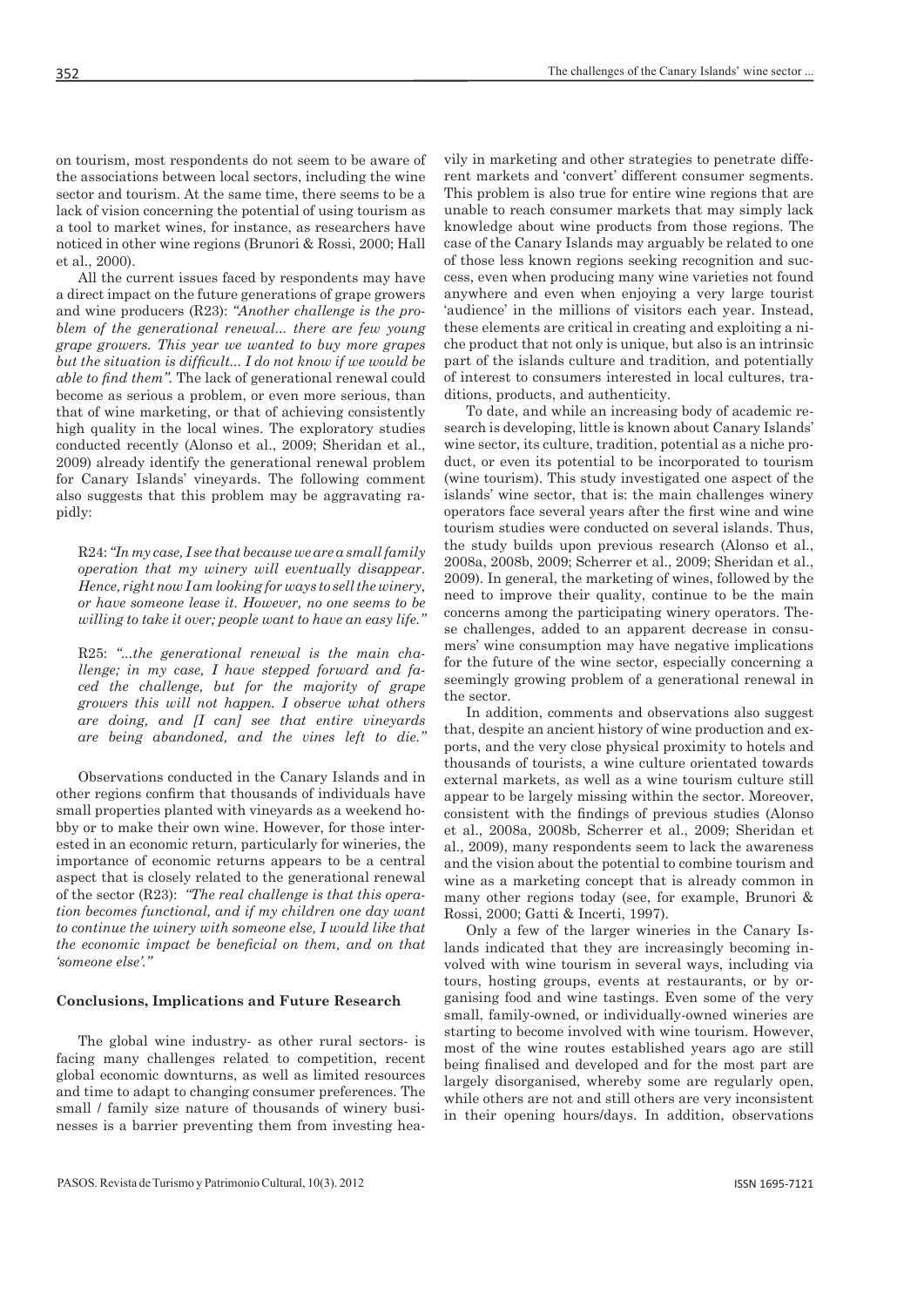conducted while visiting the islands, particularly at wine events, demonstrated that sometimes the wine tourism experience is rather over-priced and geared towards groups that may not necessarily include the more 'general' or average wine consumers.

This situation became apparent at a wine tasting involving many local wineries; the event was held at a four-star hotel located in the middle of a large capital city, with limited parking alternatives and almost no promotion, especially in foreign languages to draw the attention of international visitors/consumers. Moreover, both the chosen venue and the organisation of the event may have an appeal for a very small group of sophisticated consumers. Primarily, the event appeared to draw individuals from government institutions, DO officials and winery entrepreneurs, but not those individuals that should be the primarily targets of local wines: local, national, and international consumers, and/or hospitality business owners and managers that may have a genuine interest in promoting local products.

In recent years and as noted previously, some of the Canary Islands' wines have been recognised internationally; Orth and Krška (2002) refer to wine awards as "a basically promising strategy for producers" (p. 395). Winning recognition illustrates the existing potential for some Canary Island wineries to benefit from gaining exposure and from measuring the quality of their wines to others, especially when taking part in wine fairs and related events outside the archipelago. The commitment to quality and recognition may eventuate in the sale of the wine product at prices that are commensurate or that correspond to its quality, especially in the eyes of wine producers, so that the sector could become more viable and future generations of wine producers might fill the vacuum left by retiring growers/producers. Thus, an argument is made that local wineries should use their very unique wine product and increasingly be present in events to showcase their wines as opportunities to convert visitors to consume Canary wines. Clearly, financial and other shortcomings exist for winery owners/managers to travel outside the archipelago. One way to minimise costs would be to work collaboratively as a group.

Locally, wine tastings at events held at wineries or at other venues easily identifiable or easily reached by consumers could serve the purpose of 'connecting' the wine sector, the local community, and interested national/international visitors. In both scenarios, the wine sector could combine other aspects of Canary Islands' culture and tradition, including food tastings, local folklore, art exhibitions, performances, or as one respondent from Tenerife Island indicated, telling the story of past centuries, when the archipelago had strong commercial relationships with the outside world. Positioning wine beyond the content of the bottle, but more so in the context of its history, culture, and tradition, coupled with the limited volume of production and unique wine varieties could enhance the potential of Canary Islands' wines as a niche product.

In turn, these elements could increase interest among

consumers and provide different avenues and ways to showcase local wines, while at the same time lead to the maximisation of revenues via direct wine sales to attendees. Maximisation of revenues could go far beyond drawing visitors to such events, for instance, by adding value to the wine product, and therefore obtaining higher benefits than selling wines to wine shops and distributors. Indeed, establishing winery-visitor relationships could result in 'converting' part of the national/international visitor contingent into actual consumers, or potentially loyal consumers who could also become 'ambassadors' of local wines by spreading positive word-of-mouth advertising. As some respondents commented during this study, positive word-of-mouth among local and outside visitors is already leading to increased sales at some wineries.

Given the many serious problems that the local economy is facing, the careful execution of initiatives that combine wine, culture, tradition, hospitality, and tourism is suggested, so that a wine culture could be strengthened, and an old wine tradition could be promoted, including among outside visitors to offer local, alternative, and unique products. This approach could also contribute to a more successful marketing of local wine, whereby tradition, authenticity, and the rustic but natural landscape of Canary Islands' vineyards could be drivers of the wine/ winery experience.

The very unique nature, culture, and tradition of the Canary Island wine sector, the events concerning the developing and establishment of a wine tourism concept, and ways in which the mass-tourism phenomenon and local food/beverage traditions could be successfully combined are all themes that merit attention in future studies. Thus, it is argued that using a longitudinal approach, that is: building upon previous, current, and future research could be beneficial in various ways, including in helping identify critical challenges and opportunities that may substantially impact the wine sector. Doing so may help implement strategies to minimise existing problems and exploit opportunities, not only in the wine sector, but also in other sectors of the islands (hospitality, tourism) that directly or indirectly have an impact on wine consumption and production. Information gathered longitudinally could also be of assistance to other regions and provinces that are facing similar challenges, and that are seeking to develop their economy while avoiding the loss of their primary industries and while seeking to minimise rural decline. Government and other agencies could also use data from longitudinal studies in the wine sector to develop programs, legislation, and/or policies to assist rural areas in their struggle for survival and preservation of their cultures and traditions.

# **References**

Adams, P.

2010 Industry delivers unpalatable message on wine glut", ABC News online. Available at:

http://www.abc.net.au/news/stories/2010/04/23/2881626.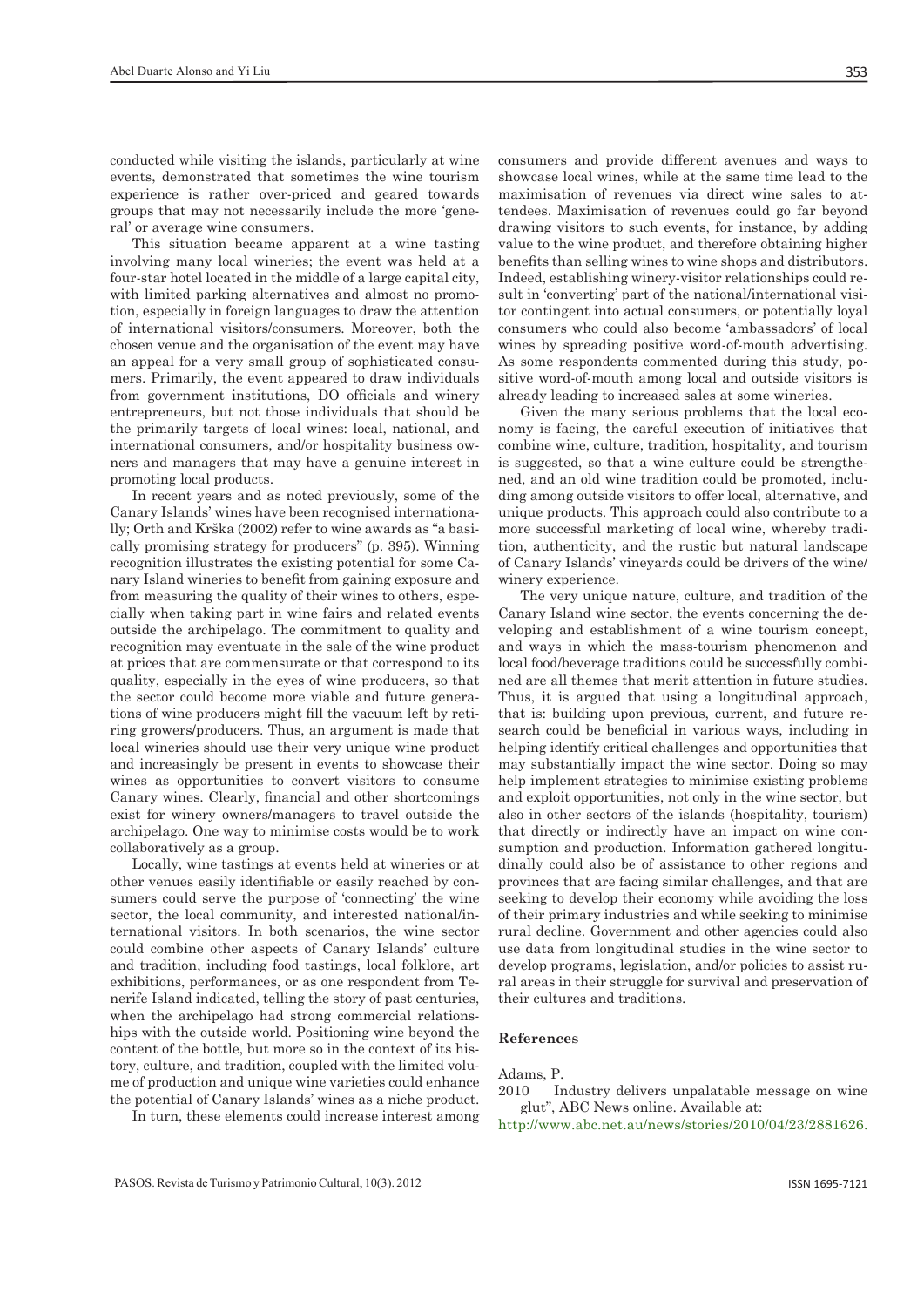#### htm

- Alonso, A.D., Sheridan, L. and Scherrer, P.
- 2009 The challenge of preserving rural industries and traditions in 'ultra-peripheral' Europe: evidence from the Canary Islands. *Journal of Rural and Community Development*, 4 (2): 1-18.
- Alonso, A.D., Sheridan, L. and Scherrer, P.
- 2008a Importance of tasting rooms for Canary Islands' wineries. *British Food Journal*, 110 (10): 977-988.
- Alonso, A.D., Sheridan, L. y Scherrer, P.
- 2008b Wine tourism in the Canary Islands: An exploratory study. P*ASOS, Revista de Turismo y Patrimonio Cultural,* 6 (2): 291-300.
- Bisson, L.F., Waterhouse, A.L., Ebeler, S.E., Walker, M.A. and Lapsley, J.T.
- 2002 The present and future of the international wine industry. *Nature*, 418: 696-699.
- Bore, N.
- 2008 The crisis in the construction sector 'expels' 3,000 Galicians from Fuerteventura Island. Available at: http://www.lavozdegalicia.es/dinero/2008/02/24/0003\_6595428.htm

Boudreaux, C.A. and Palmer, S.E.

- 2007 A charming little Cabernet: Effects of wine label design on purchase intent and brand personality. *International Journal of Wine Business Research*, 19 (3): 170-186.
- Brunori, G. and Rossi, A.
- 2000 Synergy and coherence through collective action: Some insights from wine routes in Tuscany. *Sociologia Ruralis*, 40 (4): 409–423.
- Canary Institute of Statistics
- 2009 Tourism. Available at: http://www.gobcan.es/turismo/
- Chaney, I.M.
- 2002 Promoting wine by country. International Journal of Wine Marketing, 14 (1): 34-40.
- El Día
- 2009a The Canary Islands experience a 14.7% decrease in tourism in the current year. Available at:

http://www.eldia.es/2009-08-22/economia/economia1. htm

El Día

2009b Some 20,000 SMEs have closed operations already in the archipelago due to the economic crisis. Available at: http://www.eldia.es/2009-10-28/ economia/3-pymes-han-cerrado-ya-Archipielago-crisis-economica.htm

El Día

2009c First details of 2009 harvest, marred by the fire damage. Retrieved September 29, 2010 from http:// www.eldia.es/2009-09-02/palma/palma3.htm

El Día

2007 Ycoden Daute Isora starts the last month of a very limited reduced wine grape harvest. Retrieved October 5, 2010, from http://www.eldia.es/2007-10- 05/norte/norte8.htm

Felzensztein, C., Hibbert, S. and Vong, G.

- 2004 Is the country of origin the fifth element in the marketing mix of imported wine? *Journal of Food Products Marketing*, 10 (4): 73-84.
- Feo J. (2007). Malmsey wines from the council winery win prestigious accolade in London. Retrieved October 5, 2010 from http://www.eldia. es/2007-08-08/sur/sur4.htm

García Fernández, M.J.

1999 *Estudio de la evolución temporal de los caracteres madurativos de las cepas listán negro, listán blanco y negramoll en la denominación de origen Tacoronte-Acentejo* (Study of the temporal evolution of the ripening characteristics of vine stocks of listán negro, listán blanco, and negramoll in the Tacoronte-Acentejo designation of origin. Doctoral thesis, University of La Laguna, Spain.

Gatti, S. and Incerti, F.

- 1997 The wine routes as an instrument for the valorisation of typical products and rural areas. Proceedings of the 52<sup>nd</sup> EAAE Seminar: "Typical and traditional productions: Rural effect and agro-industrial problems" (pp. 213-224), Parma, Italy, 1997.
- Getz, D. and Brown, G.
- 2006 Critical success factors for wine tourism regions: a demand analysis. *Tourism Management*, 27: 146- 158.
- Grannett, J., De Benedictis, J.A., Wolpert, J.A., Weber, E. and Goheen, A.C.
- 1991 Phylloxera on rise... Deadly insect pest poses increased risk to north coast vineyards. *California Agriculture*, March-April, 30-32
- Hall, M. C. Sharples, L; Cambourne, B. Macionis, N.
- 2000 *Wine tourism around the world: Development, management and markets*. Butterworth-Heinemann, Woburn, MA.
- Hussain, M., Cholette, S. and Castaldi, R.M.
- 2008 An analysis of globalization forces in the wine industry: Implications and recommendations for wineries. *Journal of Global Marketing*, 21 (1): 33-47.
- Jenster, P. and Jenster, L.
- 1993 The European wine industry. *International Journal of Wine Marketing,* 5 (1): 30-74.

Jolonch, C.

- 2007 The wine route Guachinches. http://magazine.lavanguardia.com/buena\_vida/buena\_vida,\_ turismo\_y\_comida/reportaje/cnt\_id/1308 / p a geID/2
- López, R., Ortín, N., Pérez-Trujillo, J.P., Cacho, J. and Ferreira, V.
- 2003 Impact odorants of different Young White wines from the Canary Islands. *Journal of Agricultural and Food Chemistry*, 51: 3419-3425.
- Martín de la Rosa, B.
- 2009 Nuevos turistas en busca de un nuevo producto: El patrimonio cultural (New tourists in search of a new product: The cultural patrimony). *PASOS, Revis-*